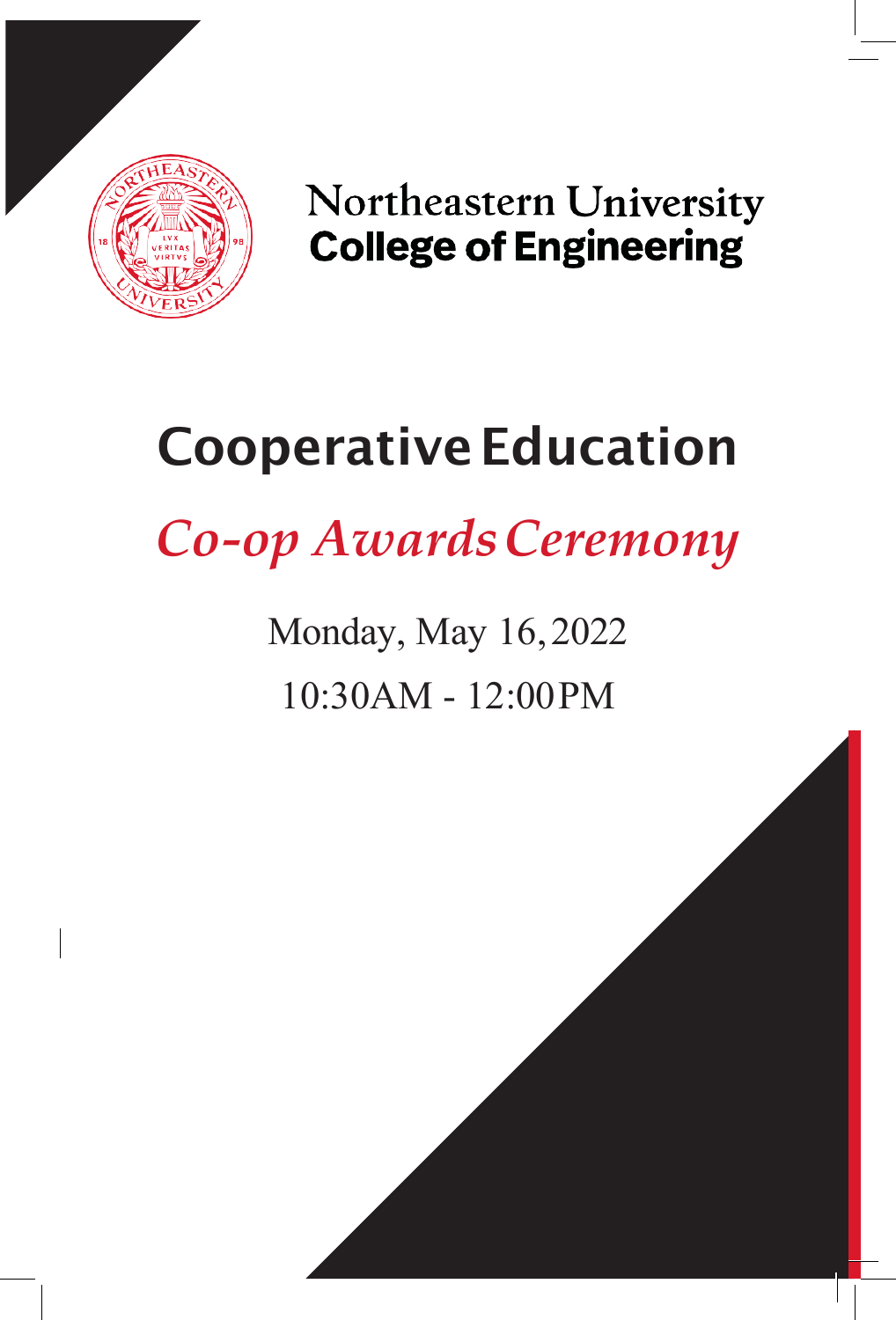#### Welcome

Lorraine Mountain, MS Assistant Dean of Cooperative Education

#### Opening Remarks

Recorded Message from Gregory Abowd, PhD Dean of the College of Engineering

#### Awards Ceremony

Dr. Susan Freeman Professor and Associate Dean for Undergraduate Education

#### Award Recipients

#### *Bioengineering*

 Sara Capella Caitlynn Tov OluwaFemi Koledoye, Grad

#### *Chemical Engineering* Christopher Owen

Melanie Senk

#### *Civil and Environmental Engineering*

Katelyn Gendron Lauren Howe Charlie Lucchesi, Grad

#### *Electrical and Computer Engineering*

Tamara Kahhale Vanessa Hadlock Annie Waye Jordan Gittleman, Grad

#### *Mechanical and Industrial Engineering*

Alexander Kovac Alexander Arcasoy Joseph Moramarco Jared Covell Samantha Koch Siddhesh Aher, Grad Victoria Okoria, Grad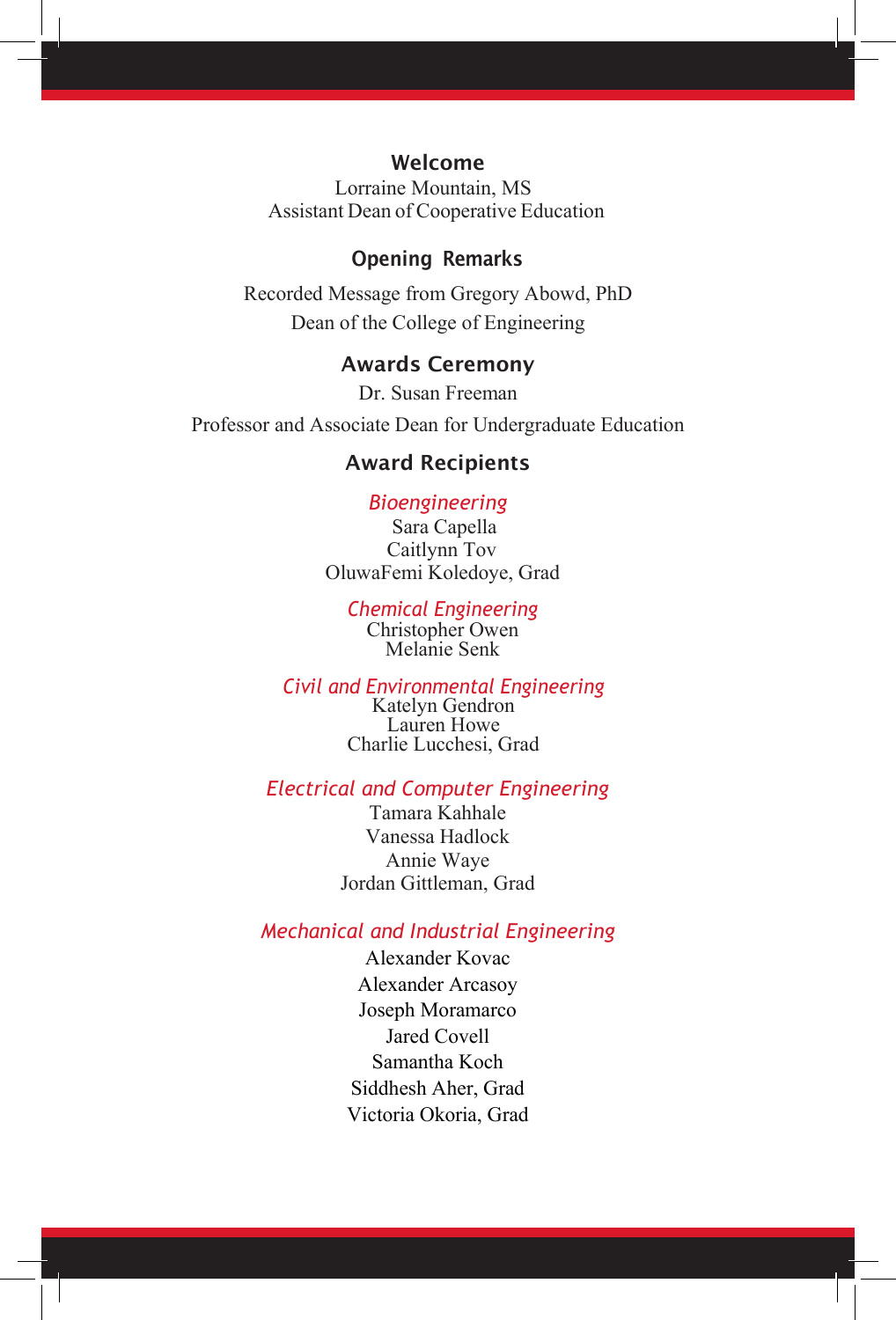## *Bioengineering*



#### Sara Capella, *Bioengineering*

First Co-op: Abbott, Burlington, MA Second Co-op: Medline, Watertown, MA Third Co-op: Stryker, Carrigtwohill, Ireland Co-op Coordinator: Max Sederer



#### OluwaFemi Koledoye, *Bioengineering*

Co-op: WuXi AppTec Co-op Coordinator: Max Sederer



#### Caitlynn Tov, *Bioengineering*

First Co-op: Embr Labs, Somerville, MA Second Co-op: Brigham and Women's Hospital, Boston, MA Third Co-op: Hologic, Marlborough, MA Co-op Coordinator: Karen Kelley

## *Chemical Engineering*



#### Christopher Owen, *Chemical Engineering*

First Co-op: Form Energy, Somerville, MA Second Co-op: 24M Technologies Inc, Cambridge, MA Third Co-op: University of Milan, Milan, Italy Co-op Coordinator: Julie Nguyen



#### Melanie Senk, *Chemical Engineering*

First Co-op: ZwitterCo, Inc, Somerville, MA Second Co-op: Dragonfly Therapeutics, Waltham, MA Third Co-op: Cuberg, San Leandro, CA Co-op Coordinator: Jake Walker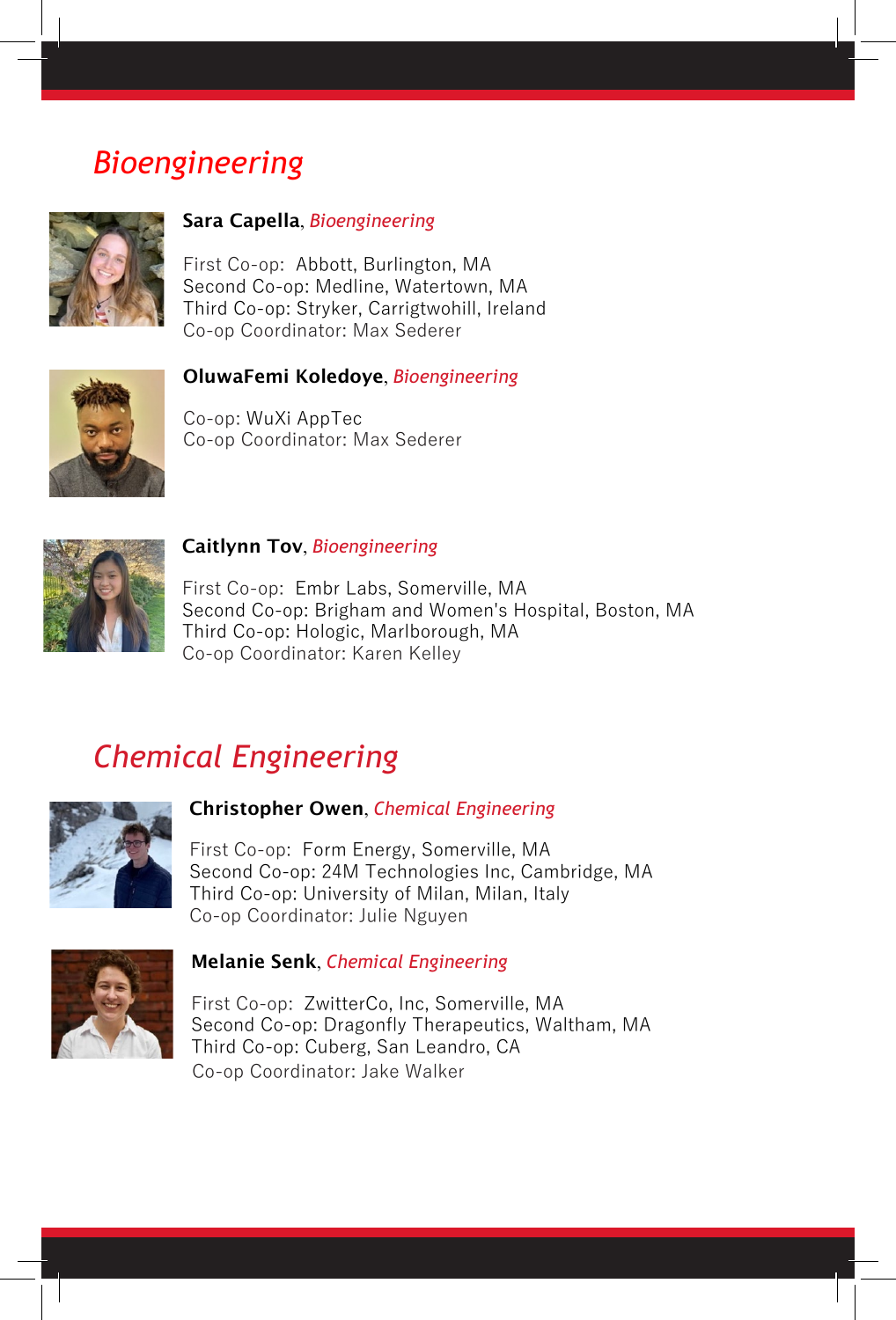## *Civil and Environmental Engineering*



#### Katelyn Gendron, *Civil Engineering*

First Co-op: Jacobs Engineering, Boston, MA Second Co-op: BuroHappold Engineering, Boston, MA Third Co-op: Simpson Gumpertz & Heger, Waltham, MA Co-op Coordinator: Jessica Ormsby



#### Lauren Howe, *Civil Engineering*

 First Co-op: Environmental Partners, Woburn, MA Second co-op: The Walt Disney Company, Lake Buena Vista, FL Third Co-op: Kleinfelder, Boston, MA Co-op Coordinator: Jessica Ormsby



#### Charlie Lucchesi, *Civil Engineering*

 Co-op: Nitsch Engineering, Boston, MA Co-op Coordinator: Cheryl Arruda

## *Electrical and Computer Engineering*



#### Jordan Gittleman, *Robotics*

Co-op: GreenSight Agronomics, Boston, MA Co-op Coordinator: Rachel Walsh-Peterson



#### Vanessa Hadlock, *Electrical and Computer Engineering*

First Co-op: Cruise Automation, San Francisco, CA Second Co-op: SpaceX, Hawthorne, CA Third Co-op: Starry, Inc, Boston, MA Co-op Coordinator: Jackie Josselyn and Ali Joyce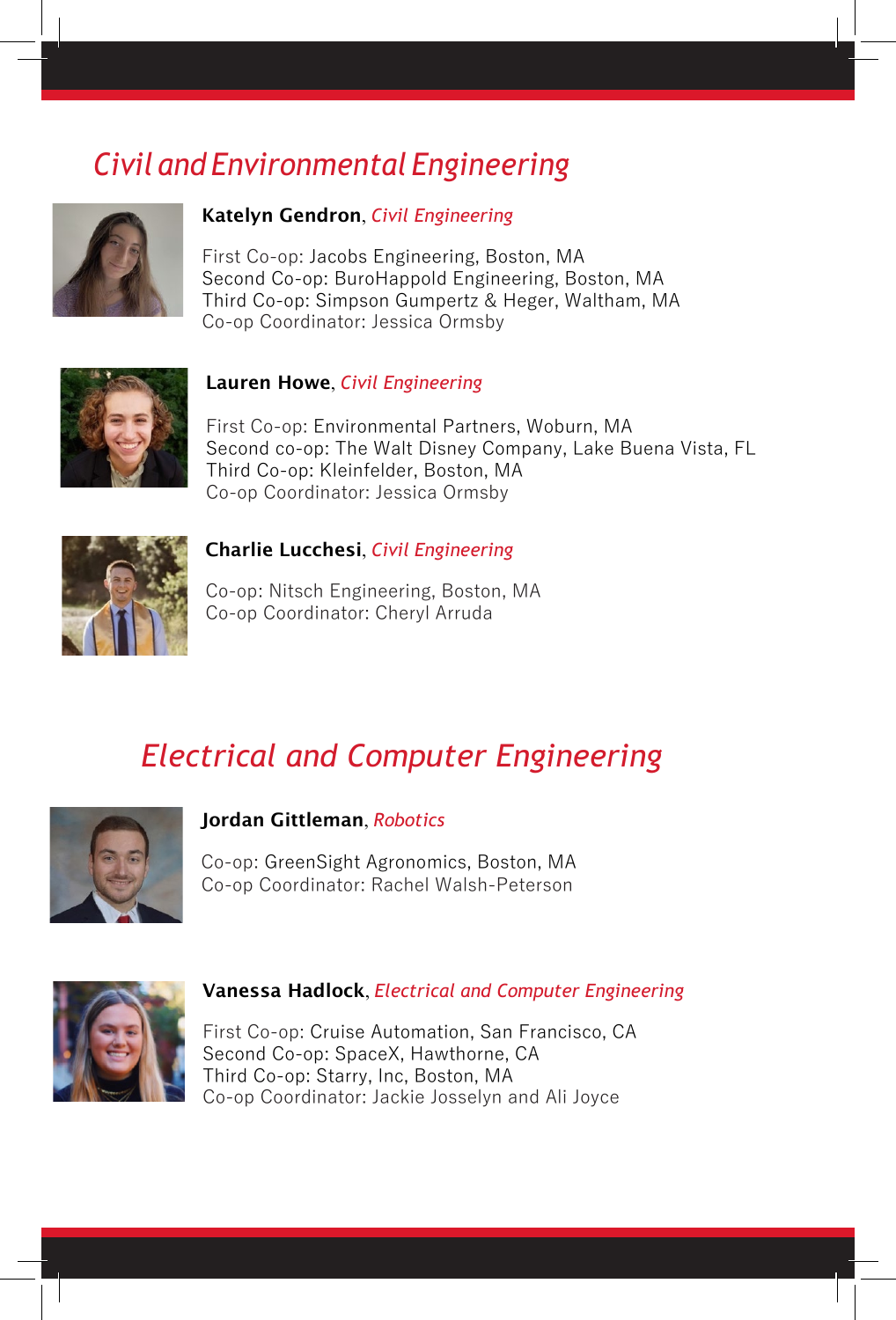

#### Tamara Kahhale, *Electrical and Computer Engineering*

First Co-op: Acacia Communications, Maynard, MA Second Co-op: PAX Labs, San Francisco, CA Third Co-op: ProtoInnovations, LLC, Pittsburgh, PA Co-op Coordinator: Josie Flanagan



#### Annie Waye, *Computer Engineering*

First Co-op: RKF, Bethesda, MD Second Co-op Hefring Engineering, Boston, MA Third Co-op: Amazon Robotics, North Reading, MA Co-op Coordinator: Steve Johnson

## *Mechanical and Industrial Engineering*



#### Alexander Arcasoy, *Mechanical Engineering*

 First Co-op: NxStage/Fresenius, Lawrence, MA Second Co-op: Hydrow, Inc, Cambridge, MA Third Co-op: Blackstone Valley Engineering, Marlborough, MA Co-op Coordinator: Robin Macllroy



#### Jared Covell, *Mechanical Engineering*

 First Co-op: Parker Fluid Systems, Devens, MA Second Co-op: Tesla, Remote Third Co-op: Fikst Product Development, Woburn, MA Co-op Coordinator: Heather Carpenter-Oliveira



#### Samantha Koch, *Mechanical Engineering*

 First Co-op: Sr. Aerospace Metal Bellows, Sharon, MA Second Co-op: Freight Farms, Boston, MA Third Co-op: Running Tide, Portland, ME Co-op Coordinator: Heather Carpenter-Oliveira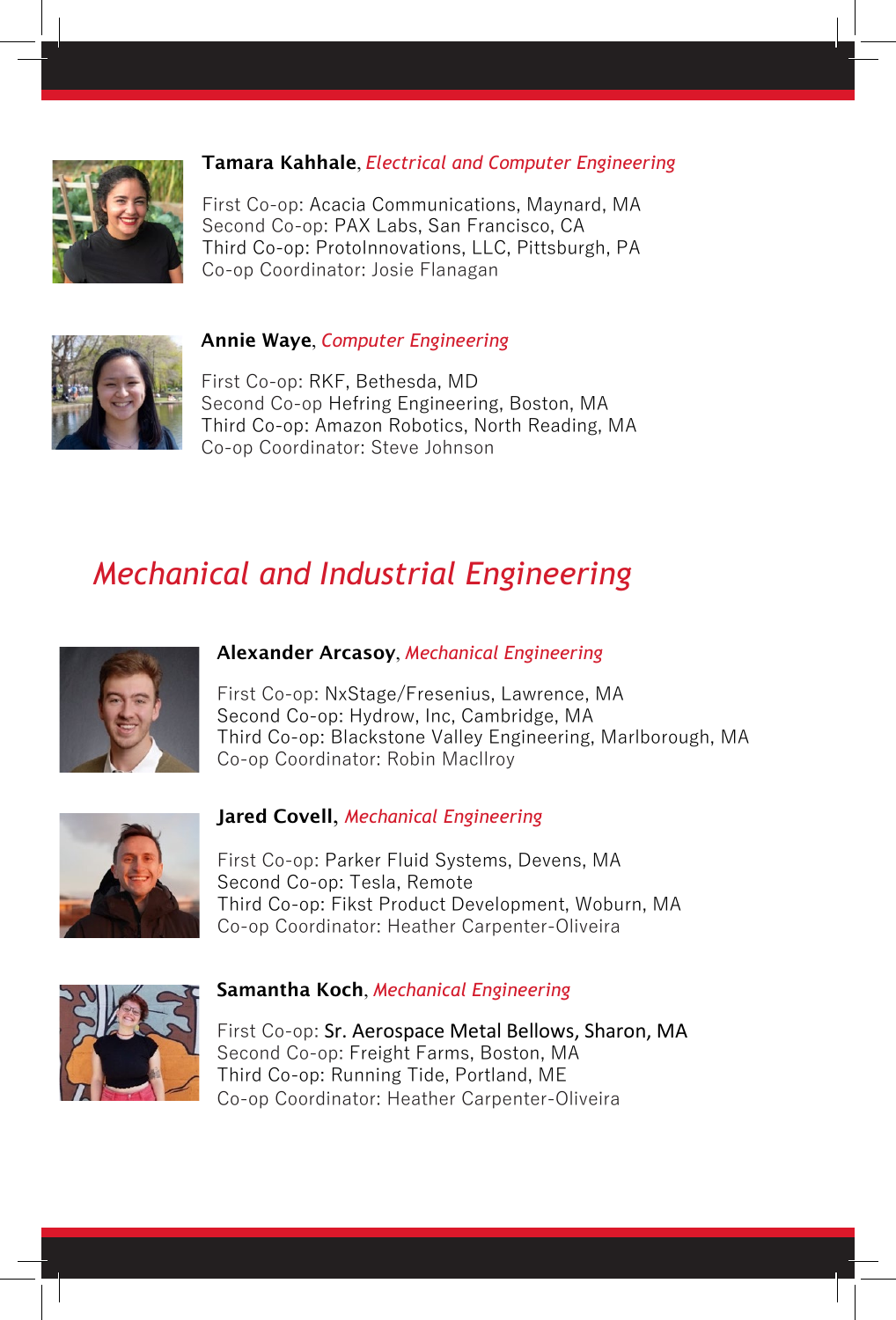

#### Alexander Kovac, *Mechanical Engineering*

 First Co-op: Pratt & Whitney, East Hartford, CT Second Co-op: Desktop Metal, Burlington, MA Third Co-op: Fikst Product Development, Woburn, MA Co-op Coordinator: Alison Nogueira

## Joseph Moramarco, *Industrial Engineering*

 First Co-op: Senior Metal Bellows, Sharon, MA Second Co-op: General Motors, Tonawanda, NY Third Co-op: Rivian, Normal, IL Co-op Coordinator: Robin Macllroy



#### Siddhesh Aher, *Engineering Management*

 Co-op: Roche / Genetech, Inc, San Francisco, CA (Student worked remotely in Boston, MA) Co-op Coordinator: John Bleakney



#### Victoria Okoria, *Industrial Engineering*

 First Co-op: United Way, Boston, MA Second Co-op: Alnylam Pharmaceuticals, Cambridge, MA Third Co-op: Deloitte & Touché, Lagos, Nigeria Co-op Coordinator: Kristina Hals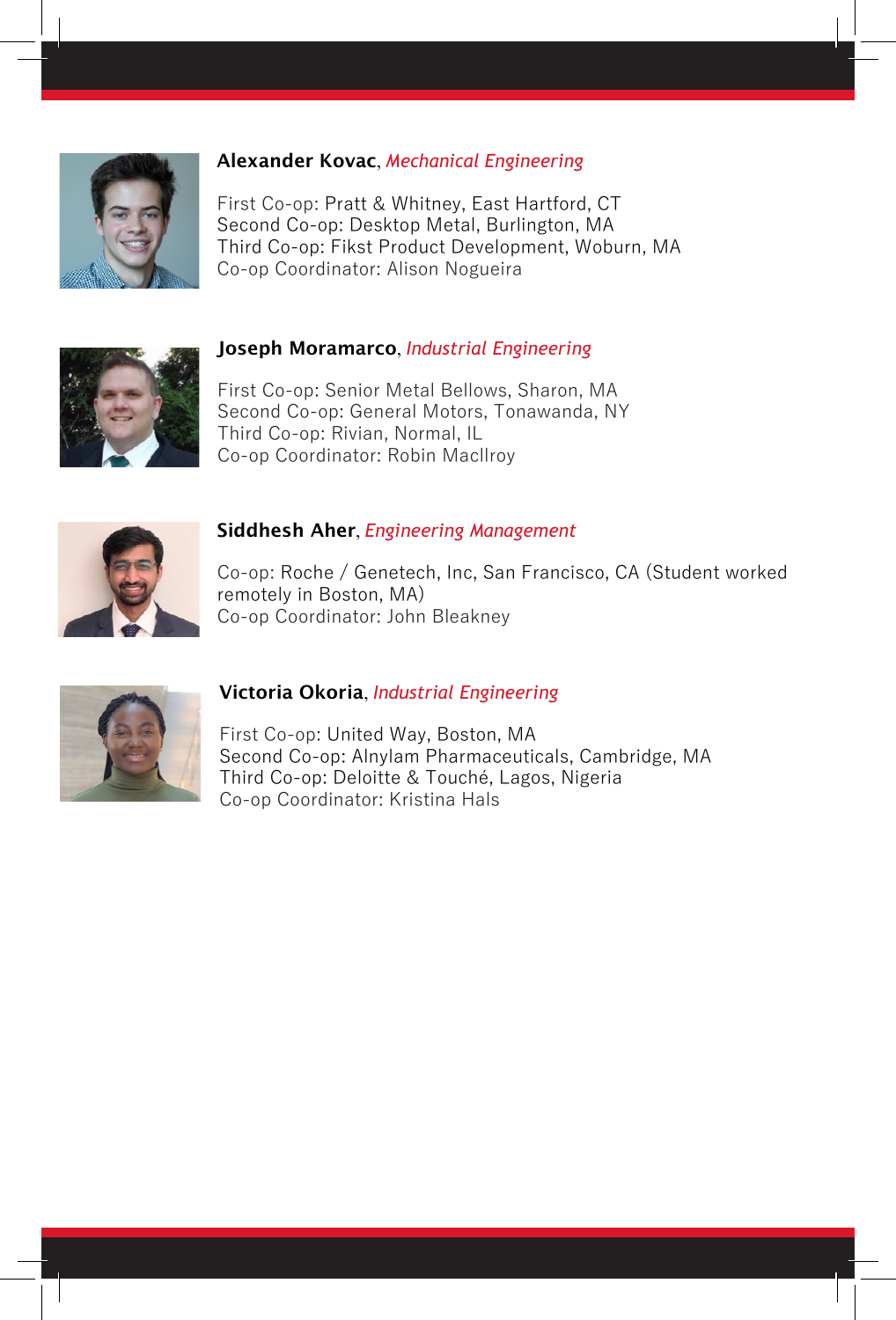#### About the Awards

The COE Co-op Awards are presented to students who were selected by co-op faculty in recognition of their professional development and achievements resulting from their co-op experiences. We honor these students and are proud to share in their accomplishments. We congratulate and wish them the best of luck as they step into the next phase of their professional careers.

### *Congratulations from the College of Engineering Departmental Co-op Team!*

Lorraine Mountain Tori DeRoche

#### *BIOENGINEERING AND CHEMICAL ENGINEERING*

Karen Kelley Alison Joyce Caroline Milligan Julie Nguyen Max Sederer JakeWalker

#### *ELECTRICAL AND COMPUTER ENGINEERING*

Iraz Medhi Brian Albrecht John DiSessa Josie Flanagan Cydney Hodder Steve Johnson Jackie Josselyn Rachel Walsh- Peterson

#### *CIVIL AND ENVIRONMENTAL ENGINEERING*

Cheryl Arruda Jessica Ormsby

#### *GLOBAL ENGINEERING*

Sally Conant Kristina Kutsukos

#### *MECHANICAL AND INDUSTRIAL ENGINEERING*

Alison Nogueira Mike Ahern Maureen Basmajian John Bleakney Terrell Cantave Peter Cardillo Heather Carpenter- Oliveira Jessica Courtney

Kristina Hals Georgia Looney Robin Macllroy Sophia McMonagle Sarah Mockler Lucy Siying Lu Kyle Skene Nathaniel Ziegler